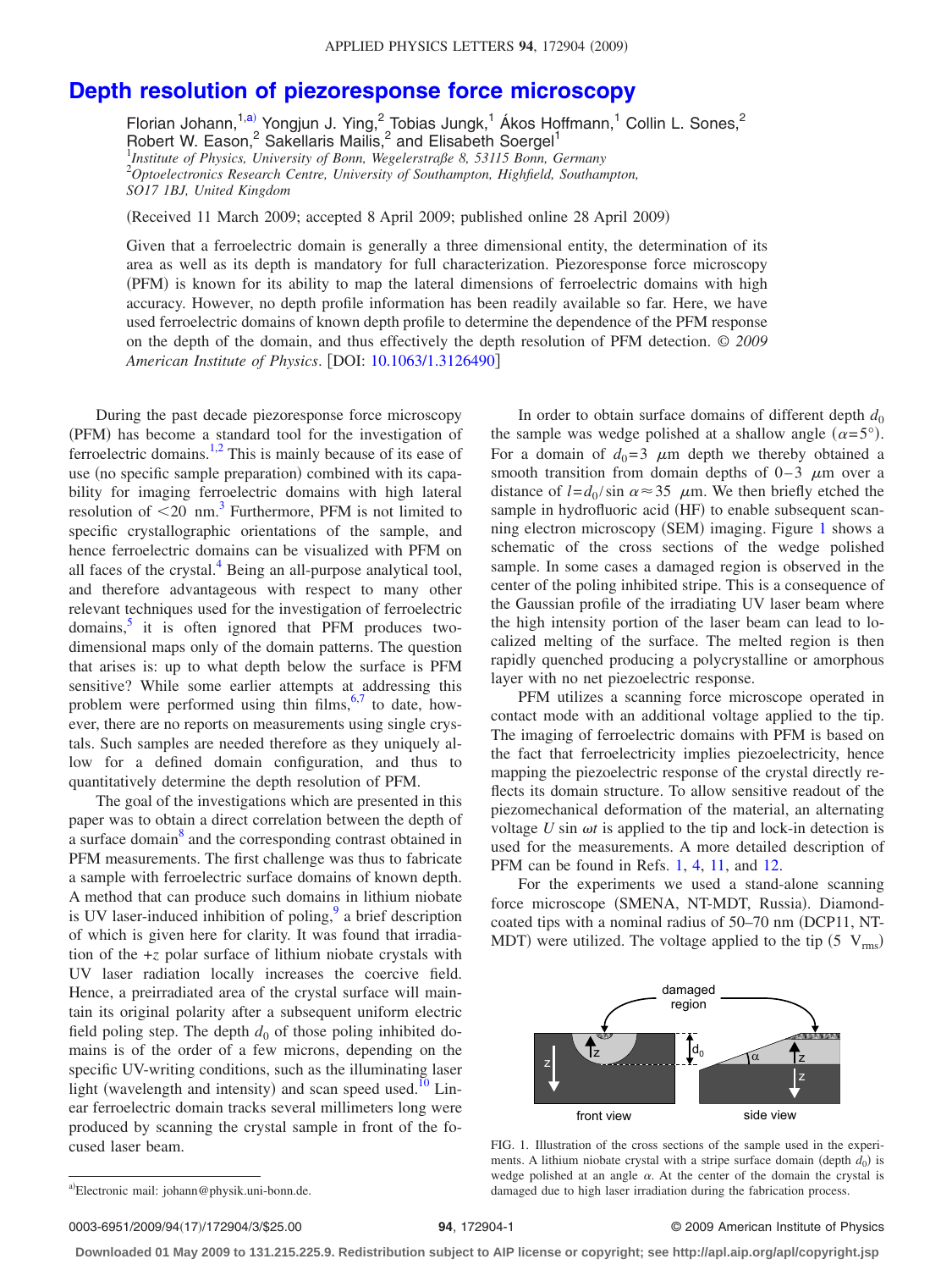<span id="page-1-0"></span>

FIG. 2. HF-etched wedge-polished sample imaged with scanning electron microscopy. The dashed line indicates the position of the edge caused by the wedge polishing.

was directly provided by the lock-in amplifier (SRS 830, Stanford Research Systems).

Figure [2](#page-1-0) shows an SEM image of a wedge-polished sample with two surface domains. In the right part of the image, the damaged region in the center of the domains is clearly visible. Furthermore, a bright halo around the domains can be observed. This feature is attributed to the imperfect boundary between the pole-inhibited domain and the surrounding bulk domain. Because the sample has been wedge-polished, thus gradually thinning the surface domain, the latter appears as a composite of nanodomains at its thinnest region, as shown in the schematic in Fig.  $3(a)$  $3(a)$ . To verify this argument we recorded high-resolution PFM images at the tail end of a wedge-polished pole-inhibited domain [Fig.  $3(b)$  $3(b)$ ]. Obviously the ferroelectric surface domain in this portion is no longer solid but a composite of many nanodomains.

Figure [4](#page-1-2) shows the results from the scanning probe microscopy measurements of the whole wedge polished area, where topography (a) and piezoresponse (b) of the sample were recorded simultaneously. To reveal the topography of the HF-etched sample, the slope of the wedge has been subtracted from the image by data processing. The shape of the ferroelectric domain is the same as in Fig. [2.](#page-1-0) Its maximum depth was determined to be  $d_0 = l \sin \alpha = 35.6 \mu m \times \sin 5^\circ = 3.1 \mu m$ . Compared with the topography (a) the PFM image in (b) shows some distinct features of the surface domain. For clarity a schematic of the PFM image is depicted in Fig.  $4(c)$  $4(c)$ . Four areas showing different amplitudes in the PFM image are identified as follows: (A) the stripe associated with the central damaged region, (B) the area with a solid surface domain, corresponding to a +z-face, (C) the part where isolated nanodomains prevail, and (D) the surrounding area where the full PFM signal for

<span id="page-1-1"></span>

FIG. 3. Schematic (a) of the domain configuration at the limits of the poleinhibited surface domain. The termination of the domain is not sharp resulting in a grainy domain structure as it can be seen in the PFM image (b). Image size is  $15 \times 9$   $\mu$ m<sup>2</sup>.

<span id="page-1-2"></span>

FIG. 4. Topography (a) and simultaneously recorded piezoresponse (b) of the wedge-polished sample shown in Fig. [2.](#page-1-0) Section (c) shows a schematic of the PFM image with four distinct areas marked. A: damaged region, B: full contrast PFM response corresponding to a +*z*-face, C: reduced PFM response, and D: surrounding uniform domain (-*z*-face) area. The dashed lines indicate the position of the edge owing to wedge polishing. For representation purposes, the wedge has been subtracted from the topography image. Image size is  $73 \times 16$   $\mu$ m<sup>2</sup>.

the opposite orientation (-*z*-face) is detected.

In order to determine the depth resolution of PFM measurements the dependence of the PFM contrast on the depth *d* of the surface domain must be investigated. We therefore took scan-lines along the ferroelectric domain imaged in Fig.  $4(b)$  $4(b)$ . Figure [5](#page-1-3) shows two scan lines where one passes through the damaged area (black ·), while the other does not (gray  $\times$ ). The letters (A, B, C, and D) correspond to the regions identified in Fig.  $4(c)$  $4(c)$ . Note that the presumably sharp change in the contrast between area B and C in Fig.  $4(b)$  $4(b)$  cannot be observed in the slope of the graphs in Fig. [5.](#page-1-3) However, these two regions can be distinguished when comparing the noise: in region C where we observed the nanodomains (Fig.  $3$ ) the data points fluctuate much more. In addition, at the intersection between B and C the curvature of the graph changes its sign. This again is consistent with our proposition of an uneven transition between the surface domain and the bulk domain, leading to nanodomain regions following sample wedge polishing. A theoretical model should therefore only reflect part B of the measured scan line.

<span id="page-1-3"></span>

FIG. 5. Scan-lines across the PFM image of Fig.  $4(b)$  $4(b)$ , one line passes through the damaged area (black •) while the other line does not (gray  $\times$ ). The letters indicate the areas shown in Fig.  $4(c)$  $4(c)$ . The curve  $S(d)$  is the result of the simulation.

**Downloaded 01 May 2009 to 131.215.225.9. Redistribution subject to AIP license or copyright; see http://apl.aip.org/apl/copyright.jsp**